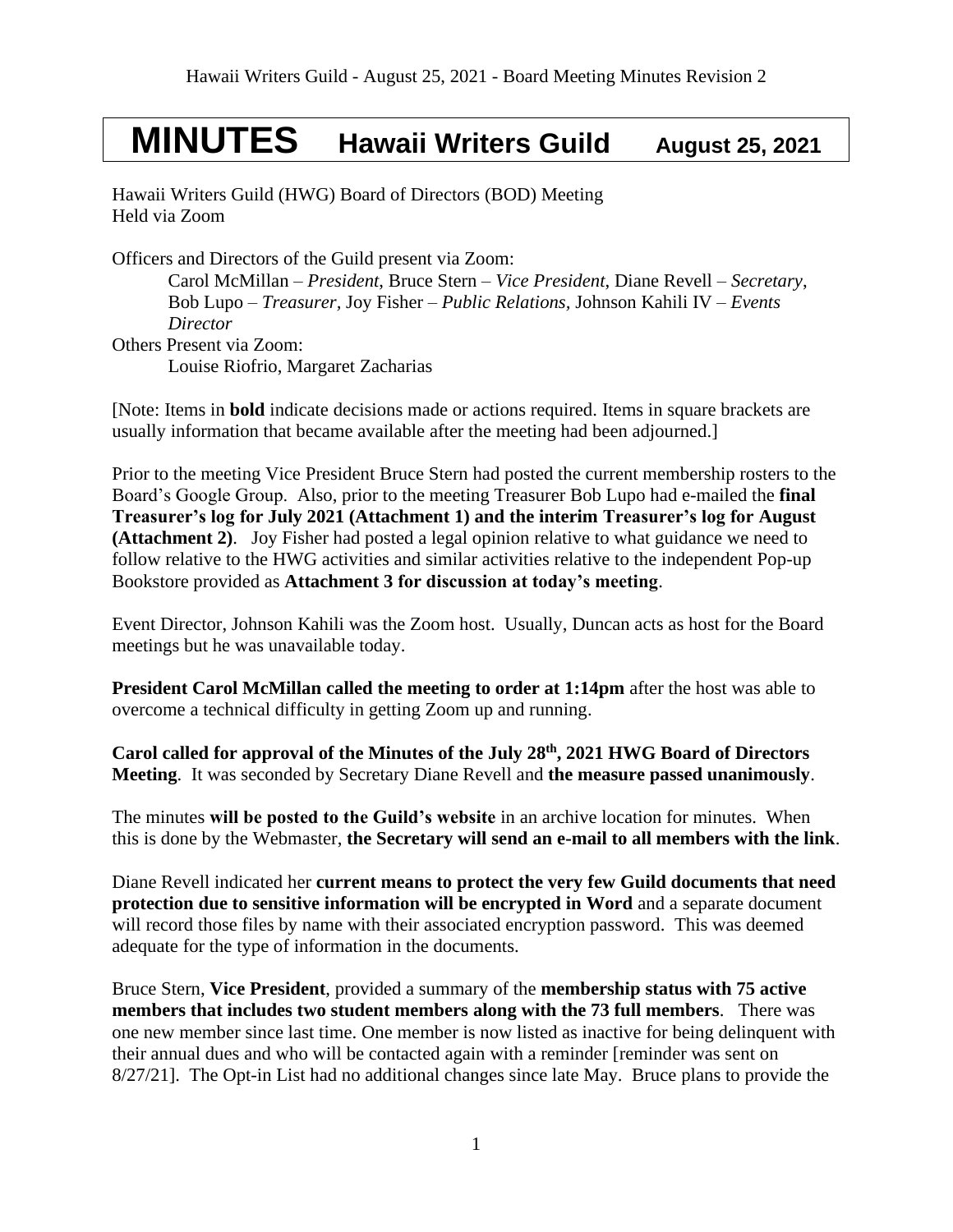new member and any others that become members in the next month, the opportunity to join the Op-in List. He will then update it prior to our next meeting. There were no pending members.

# **Treasurer, Bob Lupo, provided a summary** for the **final July log provided in Attachment 1 and** the details for the **interim August log in Attachment 2**.

We ended July and began August with an ASB Operating Balance of \$5,211.93. Four membership renewals, two via PayPal, and two the old-fashioned way, have been credited in August to date, and we've received an Amazon Tax-Exempt Rebate of \$5.37 for total interim August Inflows of \$164.49. Hence, our ASB Operating Balance as of August 24<sup>th</sup> is \$5,376.42. Additionally, two membership dues payments and an inadvertent dues payment totaling \$118.68, were received via PayPal, and will be credited to our account probably August 26<sup>th</sup>. PayPal changed their fee formula, so the most recent dues paid that way are just under the requested \$40. Hence, **our pending ASB Operating Balance as of August 26th will likely be \$5,495.10**.

The inadvertent due payment was made by Cynthia Naden before she had applied and been accepted as a member. She was informed by our Webmaster, Duncan Dempster that she needed to apply for membership. Bob was unable to unbundle Cynthia Naden's payment, so we may have to refund her that payment if she does not become a member.

# Committee Reports/Updates:

**Johnson Kahili** has combined his previous role as Diversity Coordinator into his new role as Events Director.

As requested, Johnson reported back on his conversation with Jada Rufo and Louise Riofrio earlier the prior week **regarding Hawaii Writers Guild and how to work the relationship with the independent Pop-up Bookstore**. There had been some e-mail exchanges on the topic since our prior Board Meeting that discussed in a fair amount of detail the need for separation of roles between the two organizations. Also, since that time **Joy Fisher looked to a legal document for analogies with this relationship and the need to ensure the Guild as a 501(c)(3) tax-exempt nonprofit serves the public versus providing benefits to private persons to maintain this tax-exempt status**. Her write-up of how this applies for our two entities is in **Attachment 3**. For this discussion relative to Johnson's prior discussion with Jada and Louise, the focus was on opportunities to provide public readings at the Pukalani Farmers Market suggested by the manager of the market who had also joined the discussion at the market on August 18th. A **summary of the results from today's Board meeting (as amended by Joy for clarity) is provided as Attachment 4 with Guidance for Interactions Between HWG and the Pop-up Bookstore**. The attachment **also includes** a response to **how a Guild sponsored book club that would feature members' books for the selections fits into the Guild's mission statement and can be done to avoid any issues with our tax-exempt nonprofit status** by avoiding more than incidental private benefit from book sales.

Related to the discussion, a **possible HWG-sponsored public reading at the Pukalani Stables Farmers Market on a Saturday** to be held at their outside bandstand area was suggested - to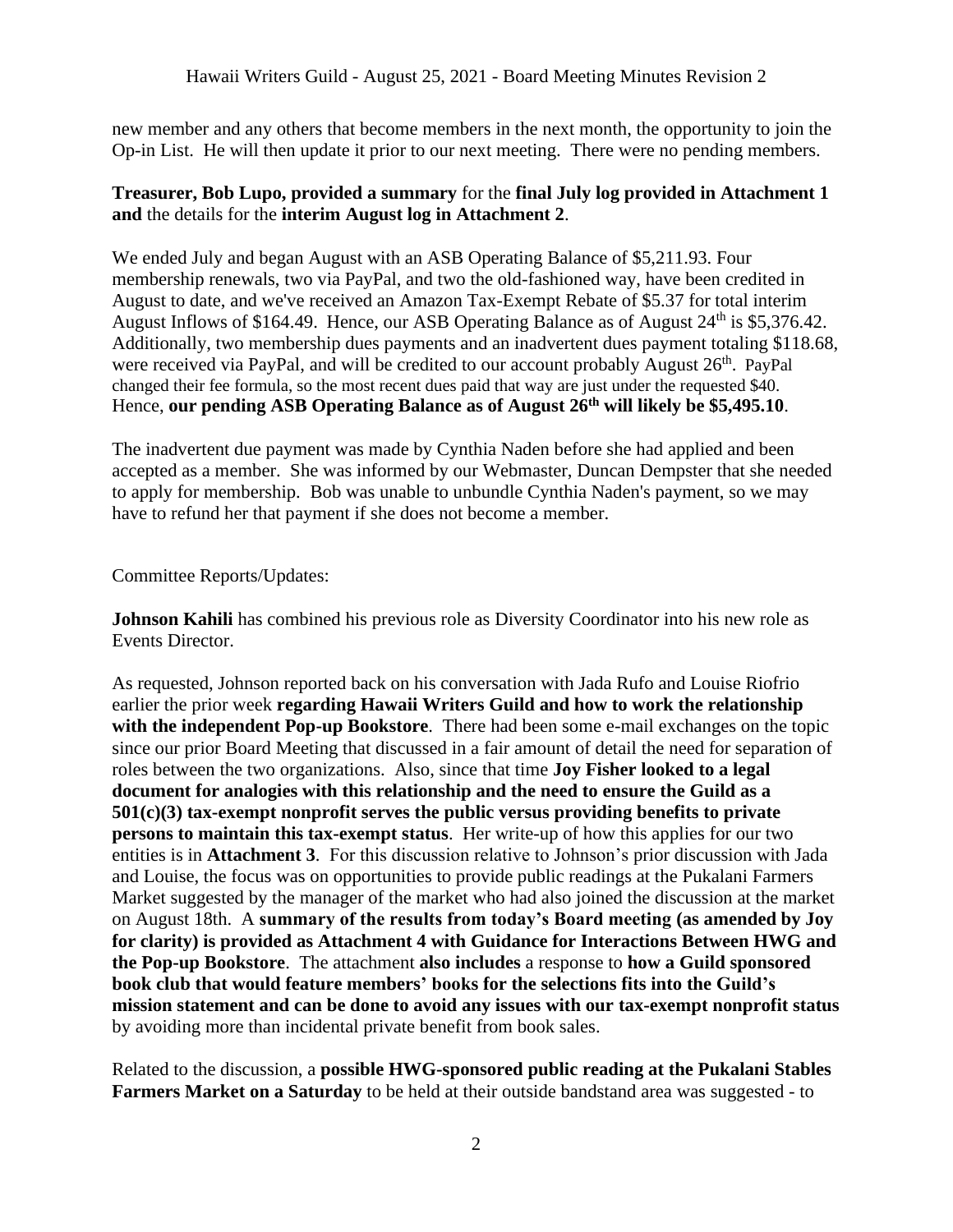avoid conflict, not Wednesday that is currently the day of the Pop-up Bookstore at that venue. Johnson said that venue includes a speaker system. This event would need to take into consideration any changes in Hawaii County's COVID-19 restrictions which may be increased due to the virus delta variant.

The **Kauai Writers Conference that was to be held in-person has been cancelled for this November due to the added COVID-19 restrictions recently imposed on large events on Kauai**. So, no opportunity for a HWG information table. **Joy Fisher sent out a notice on August 23rd to Guild members** about the cancellation of the in-person event, what is planned by the conference organizers for on-line options they will offer instead, and advice on a deadline for full refund of any hotel reservations some may have made.

Louise Riofrio mentioned she is working with a Maui person to exchange book offerings at her Maui farmers market pop-up book table with those of authors participating in the independent Pop-up Bookstore Louise initiated on the Big Island. Contact Louise for more information.

**The Public Relations Director, Joy Fisher**, made some recent PR releases about **our inaugural on-line HWG Member News**. To make it of more interest to the written media outlets she contacted, she also provided as an added item one of the Member News articles that highlighted an author in their media market for three papers. For Honolulu Star Advertiser she highlighted the story of Don Kennedy on Oahu, "*Santa Claus* Gets an Award." For Kohala Mountain News she highlighted "Virginia Fortner Joins the Ranks of *Women Writing History*." For the Hawaii Tribune-Herald based in Hilo, she included "Volcano Writers Publish a Book Together." Providing a story about a resident local to the media's market makes it more likely they will include it in a future publication.

For the next edition of Member News, Joy has already collected three items to include. The plan is to release a new on-line version every 6 months. With the initial release in July, the next release date would be expected in January, but this release date may be altered to avoid any conflict with the release date of the next issue of *Latitudes* because both publications place a heavy demand on the time of our webmaster Duncan Dempster..

[Joy sent a message to the membership on May 26th **looking for someone with experience to head a grant writing activity** to apply for next year's Laura Jane Musser Fund grant. The request it also posted to our [Guild website Home page.](https://www.hawaiiwritersguild.com/) She has **not previously received any replies but in an e-mail response on August 26th one of our members said she has prior experience** writing, mentoring, and reviewing of scientific grant applications and though **not willing to lead a grant writing task for the Guild, would be willing to help edit and provide substantive feedback**.]

**Our Webmaster, Duncan Dempster**, was not able to attend, so no updates at this time on the website status.

**Planning for the 3rd edition of our literary review** *Latitudes* **is led by Bob Lupo who will serve again as the managing editor**. He said the team will be reviewing the third draft of the guidelines later this week. These had grown in page count significantly from last year primarily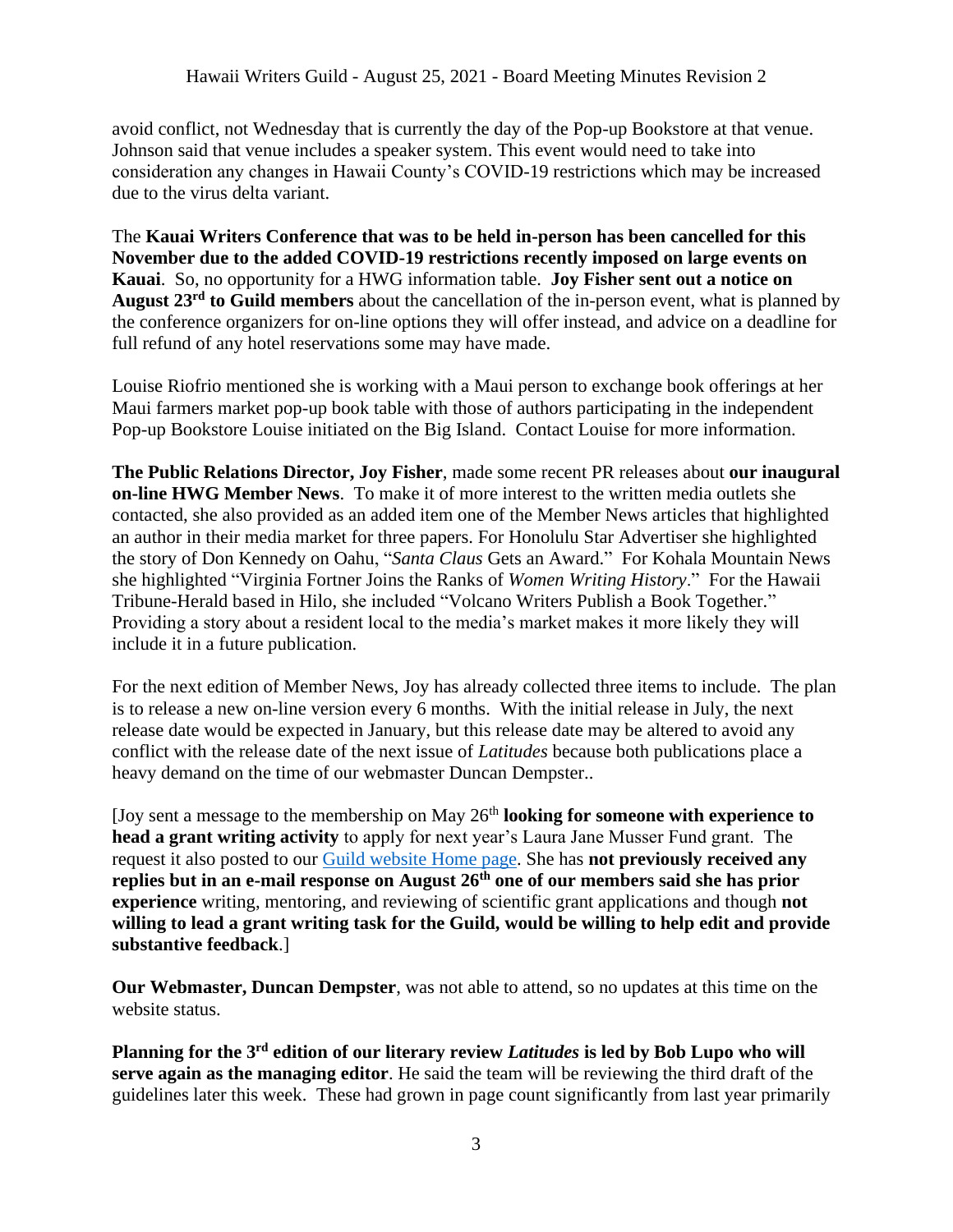due to the addition of an entry form and a checklist. So, he separated the Guidelines/ Requirements into distinct sections which include an Introductory Commentary (6½ pages); a Submission Process Criteria section (2½ pages), the Entry Form (1½ pages), and the Checklist  $(\frac{1}{2} \text{ page})$ .

These will be attached to a Cover E-mail that will announce our Winter 2022 Issue and include basic information such as the Submission Window timeframe and the Launch Date target.

This seems a good resolution to the extra length of the Information Package this year and also has an added benefit: Each submitter will likely open all 4 attachments (curiosity motivates) and maybe-just-maybe that may smooth out the submission process with greater compliance to the Guidelines.

The *Latitudes* **submission window this time is September 15th - November 15th** . The plan is to e-mail the Information Package to our members by no later than Friday, September  $3<sup>rd</sup>$  with the notion that our members would appreciate more time before the official window launch date to select their best work for submission.

[**A correction was noted after this meeting that in July there had been an error in the listing of the Latitudes team. The correct list is given here**: Bab said the team will consist of pairs of co-genre editors, a pair of editors-at-large, and the online engineer as follows: • Drama: Richard Bodien, Joy Fisher • Fiction: Mark Kelly, Carol McMillan • Nonfiction: Linda Heath, Jada Rufo • Poetry: Laura Burkhart, Tamara Williams • Editors-at-Large: Margaret Zacharias, Duncan Dempster • Online Engineer Maestro: Duncan.]

Donna Maltz had proposed **a Guild hosted book club** that Diane Revell raised at our June Board meeting; it was received positively. As Donna indicated she was too busy to **take on the management of this activity** at this time, **Diane Revell sent an e-mail to the full membership on August 20th to see if anyone else would be willing to do so**. **One person (Virginia Fortner) did reply that she would be willing to do so, but only if one or two others would join in**. Diane will follow-up to the original request with this update.

The **next regular Board meeting date** is set for **Wednesday, September 22 nd** at **1:00pm-2:30pm via the Guild's own Zoom account**.

The meeting was adjourned at 2:08 pm.

Respectfully submitted, Diane Revell, Secretary

#### Announcements:

1. The **next regular Board meeting time and place: Wednesday, September 22 nd at 1:00pm – 2:30pm. Meetings will all be via Zoom for the foreseeable future**. Attendance via internet or phone via Zoom will be offered and if still under "stay at home" restrictions it will be the sole method used.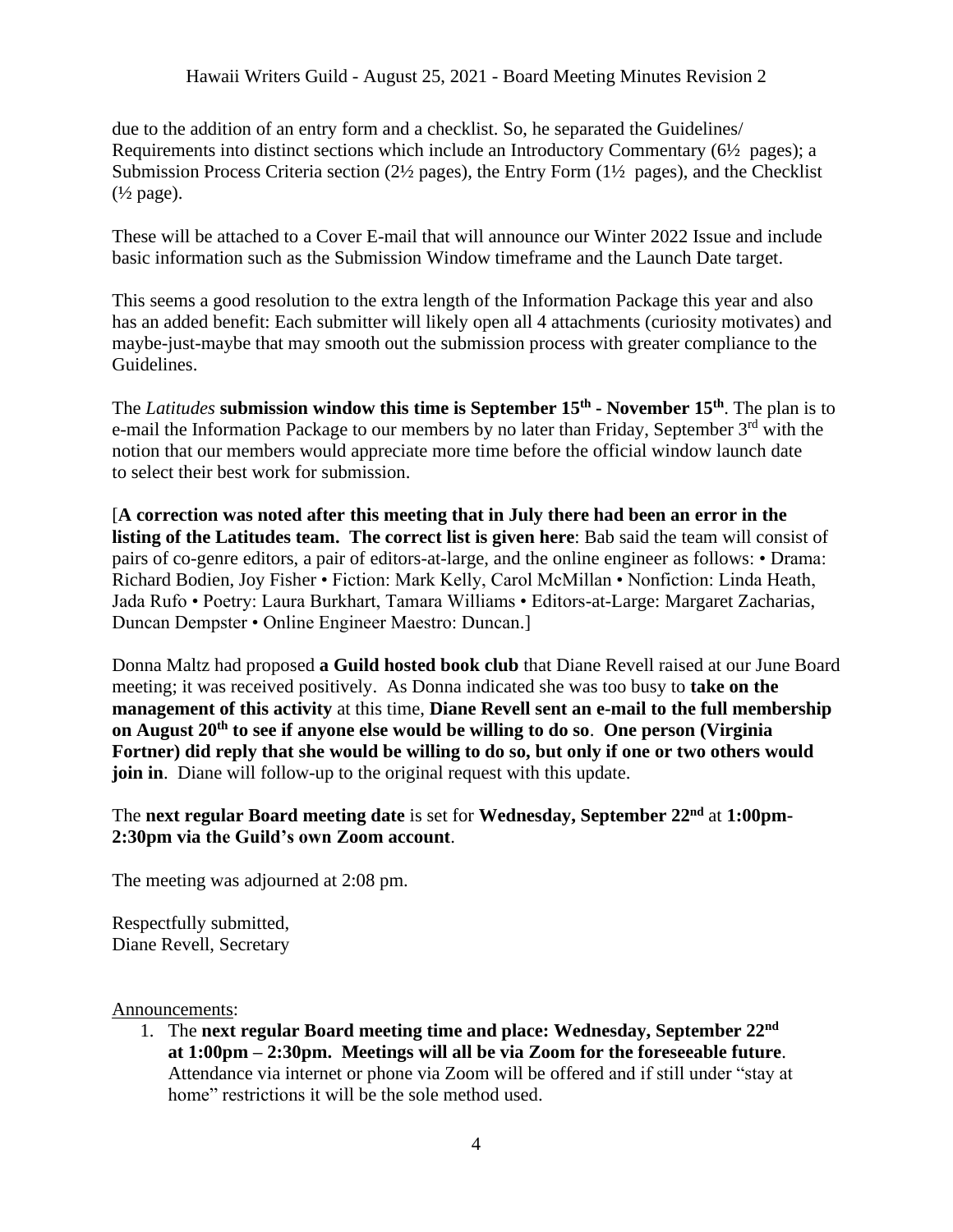**2. Requests for items to be added to the agenda for the next regular Board meeting** should be **sent to the President Carol McMillan and Secretary Diane Revell at their e-mail addresses** [\(sylvanease@gmail.com](mailto:sylvanease@gmail.com) and [diane.b.revell@](mailto:diane.b.revell@gmail.com)gmail.com) **10-days prior to the next meeting, so by September 12 th . The agenda will be e-mailed September 17th to the full membership five days prior to the meeting.** 

Attachment 1: Hawaii Writers Guild Final Treasurer's Log for July 2021

Attachment 2: Hawaii Writers Guild Interim Treasurer's Log for August 2021

Attachment 3: Drawing the Line between Hawaii Writers Guild and the Pop-up Bookstore

Attachment 4: Guidance for Interactions Between HWG and the Pop-up Bookstore

Parking Lot:

- 1. Planning should begin in September for our January annual meeting, especially if an inperson dinner event to reserve a venue.
- 2. Setting up an ad hoc nomination committee to seek candidates for our officer election should be initiated no later than October.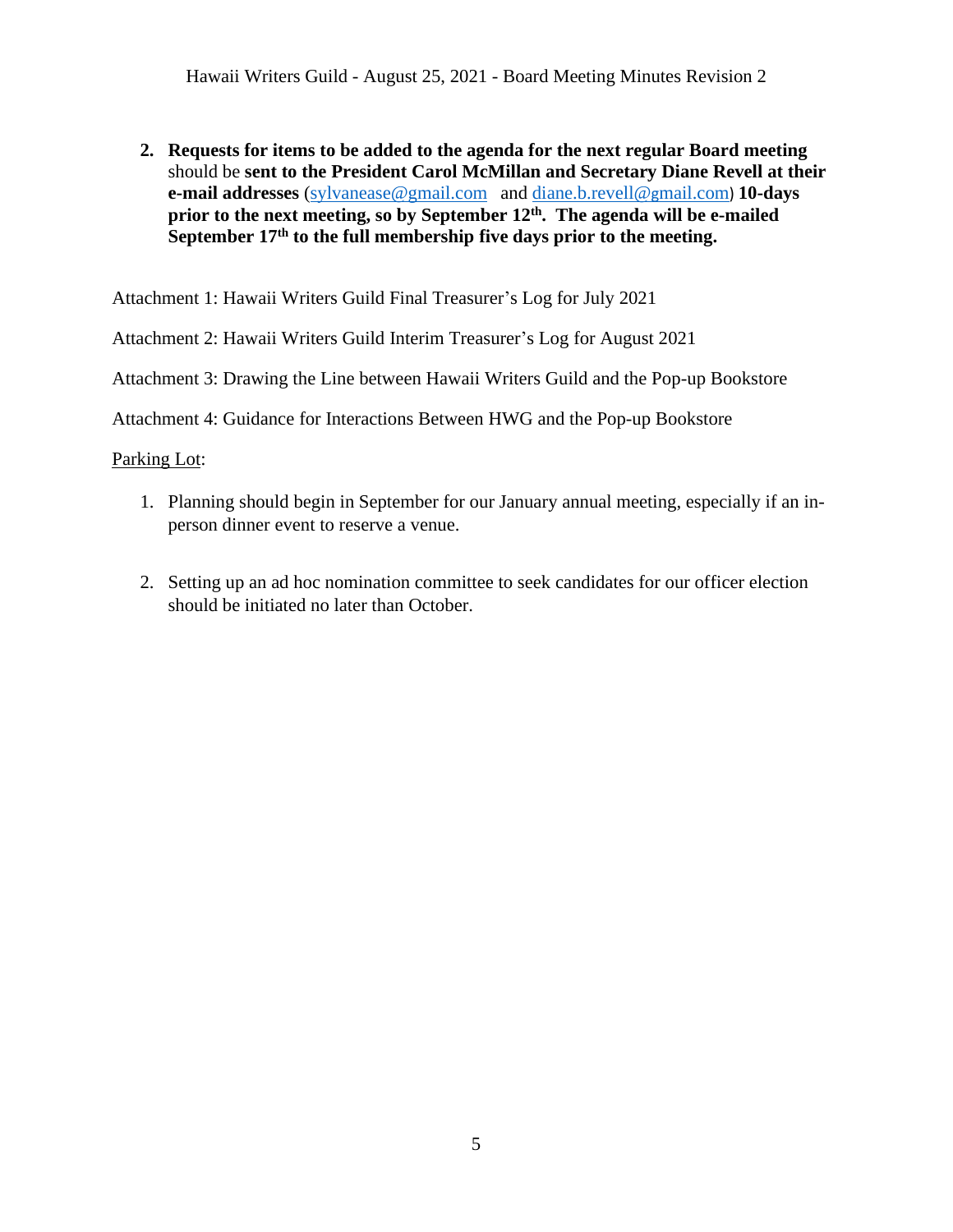| Final Hawaii Writers Guild Treasurer's Log as of July 30, 2021 |                                           |            |
|----------------------------------------------------------------|-------------------------------------------|------------|
|                                                                | ASB Operating Balance as of June 28, 2021 | \$5,286.93 |
|                                                                | <b>July Inflows</b>                       |            |
| Diane Revell, Memberaship Renewal                              |                                           | 40.00      |
| <b>Total July Inflows</b>                                      |                                           | 40.00      |
|                                                                | <b>July Outflows</b>                      |            |
| Joanne Williams, Christmas In July Festival, Check #125        |                                           | $-110.00$  |
| <b>ASB Monthly Fee</b>                                         |                                           | $-5.00$    |
|                                                                | <b>Total July Outflows</b>                | $-115.00$  |
| Total ASB Operating Balance as of July 30, 2021                |                                           | 5211.93    |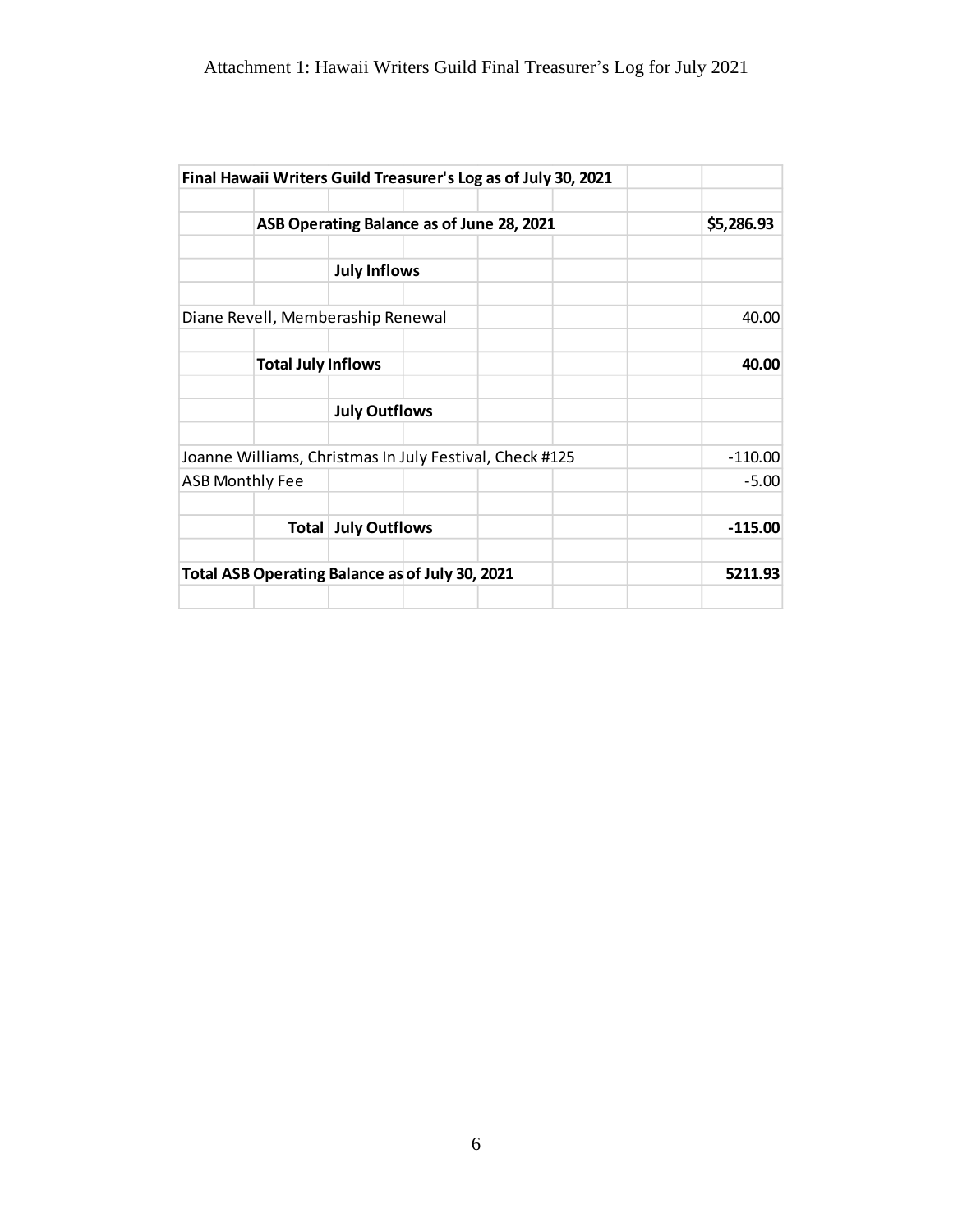|                                                     |  |                                      |                                           | Hawaii Writers Guild Interim Treasurer's Log as of August 24,2021 |  |          |
|-----------------------------------------------------|--|--------------------------------------|-------------------------------------------|-------------------------------------------------------------------|--|----------|
|                                                     |  |                                      |                                           |                                                                   |  |          |
|                                                     |  |                                      | ASB Operating Balance as of July 30, 2021 |                                                                   |  | 5,211.93 |
|                                                     |  |                                      |                                           |                                                                   |  |          |
|                                                     |  |                                      | <b>Interim August Inflows</b>             |                                                                   |  |          |
|                                                     |  |                                      |                                           |                                                                   |  |          |
| Linda Petrucelli, Membership Renewal, PayPal        |  |                                      |                                           | 39.56                                                             |  |          |
| Donna Beumler, Membership Renewal, PayPal           |  |                                      |                                           | 39.56                                                             |  |          |
|                                                     |  | Carla Oreilana, Membership Renewal   |                                           |                                                                   |  | 40.00    |
|                                                     |  | David Fouts, Membership Renewal      |                                           |                                                                   |  | 40.00    |
| <b>AMZN Tax Exempt</b>                              |  | Rebate                               |                                           |                                                                   |  | 5.37     |
|                                                     |  |                                      |                                           |                                                                   |  |          |
|                                                     |  | <b>Total Interim August Inflows</b>  |                                           |                                                                   |  | 164.49   |
|                                                     |  |                                      |                                           |                                                                   |  |          |
|                                                     |  | <b>Total Interim August Outflows</b> |                                           |                                                                   |  | 0.00     |
|                                                     |  |                                      |                                           |                                                                   |  |          |
| Interim ASB Operating Balance as of August 24, 2021 |  |                                      |                                           | 5376.42                                                           |  |          |
|                                                     |  |                                      |                                           |                                                                   |  |          |
| Pending Online Inflows Sent But Not Yet Credited    |  |                                      |                                           |                                                                   |  |          |
|                                                     |  |                                      |                                           |                                                                   |  |          |
| Jordan Barnes, New Member, PayPal                   |  |                                      |                                           | 39.56                                                             |  |          |
| Tamara Williams, Membership Renewal, PayPal         |  |                                      |                                           | 39.56                                                             |  |          |
| Cynthia Naden, Inadvertent Payment, PayPal          |  |                                      |                                           | 39.56                                                             |  |          |
|                                                     |  | <b>Total Pending Online Inflows</b>  |                                           |                                                                   |  | 118.68   |
|                                                     |  |                                      |                                           |                                                                   |  |          |
| <b>Pending Estimated ASB Operating Balance</b>      |  |                                      | 5495.10                                   |                                                                   |  |          |
|                                                     |  |                                      |                                           |                                                                   |  |          |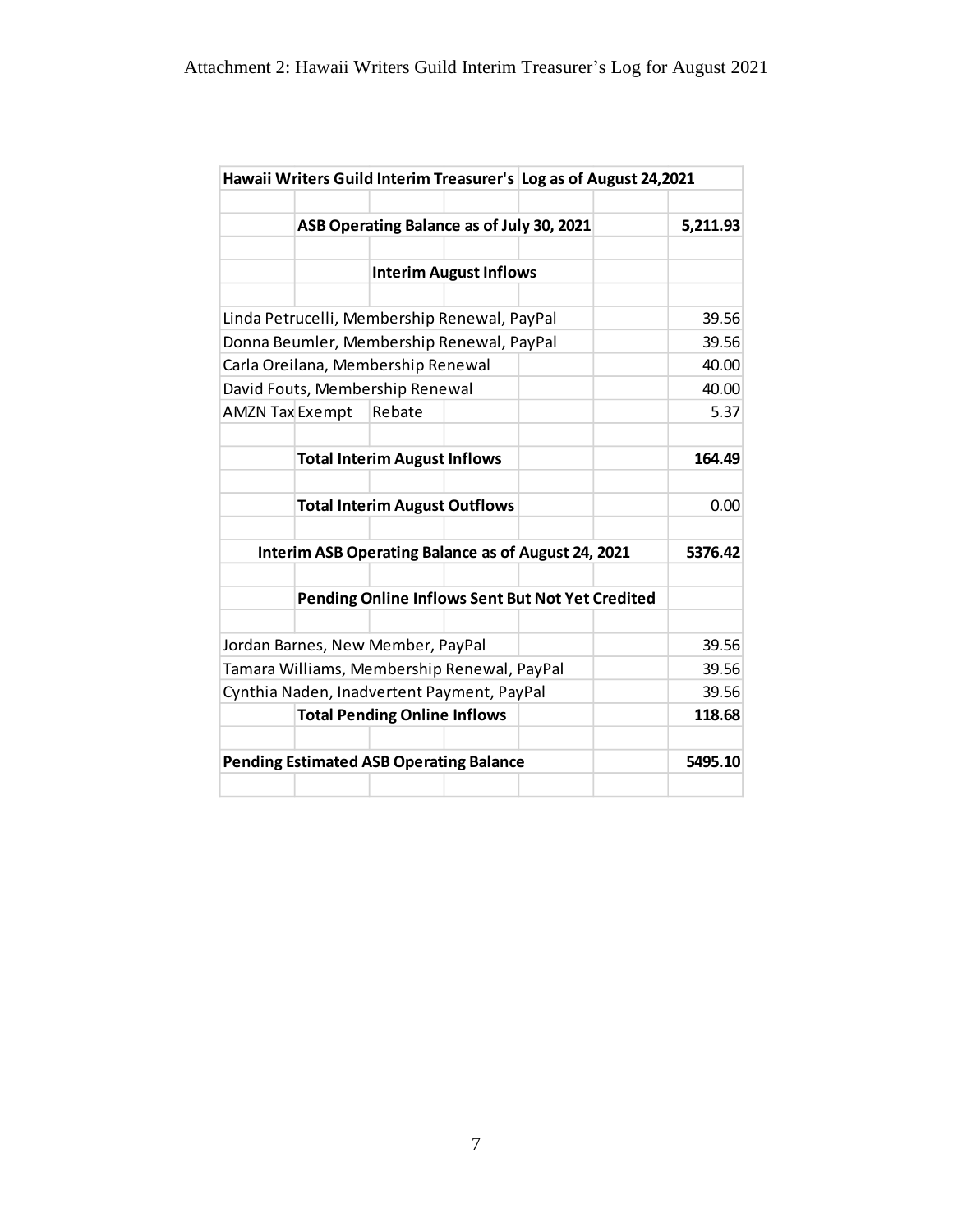**Prior suggested reading:** A legal memo published by the law firm Wagonmaker  $\&$ Oberly in November 2015. The title of the legal memo is "Public Charities and Private Benefit: How Much is Too Much?" Found at this link: [https://wagenmakerlaw.com/blog/public-charities-and-private-benefit-how-much](https://wagenmakerlaw.com/blog/public-charities-and-private-benefit-how-much-too-much)[too-much](https://wagenmakerlaw.com/blog/public-charities-and-private-benefit-how-much-too-much)

# **Drawing the Line between Hawaii Writers Guild and the Pop-Up Bookstore**

Public charities such as Hawaii Writers Guild must serve the public good and may not benefit the interests of private persons (including for-profit entities), except to the extent those private benefits are merely "incidental" to the charity's exempt purposes. Conferring private benefits that are determined to be more than "incidental" can result in the IRS taking away the charity's exempt status.

In reaching its decision in any particular case, the IRS applies both a "qualitative" and a "quantitative" analysis. Failure under either test could result in the IRS taking away the charity's exempt status

Under the "qualitative" analysis, if the charity can't accomplish its exempt purposes without also benefitting certain private persons, the private benefits conferred may be considered "incidental" to the charity's charitable activities (exempt purposes) and be allowed. However, if the charity can accomplish its exempt purposes without conferring private benefits, then conferring private benefits would be deemed unnecessary and providing them would cause the actions to fail the qualitative test.

# Issue One: May the Guild Co-Sponsor or Cooperate with Pop-Up Bookstore in Authors Readings?

It has been proposed that Hawaii Writers Guild co-sponsor or in some way cooperate with Pop-Up Bookstore in putting on author's readings once a month at Pukalani Stables, the site of a Farmer's Market where Pop-Up Bookstore sells books authored by both Hawaii Writers Guild Members and other authors who are not members of Hawaii Writers Guild.

Section 3.1 of the Articles of Incorporation of Hawaii Writers Guild provides that the Guild is organized exclusively for certain purposes, including, in relevant part, "To educate and expose the public to literature." The Guild's Mission Statement also emphasizes this purpose. It provides as follows:

#### Hawaii Writers Guild Mission Statement:

Support writers connected to the Hawaiian Island to hone their craft and engage with the public to heighten community appreciation for literature, creativity, and the written and spoken arts. (Emphasis added.)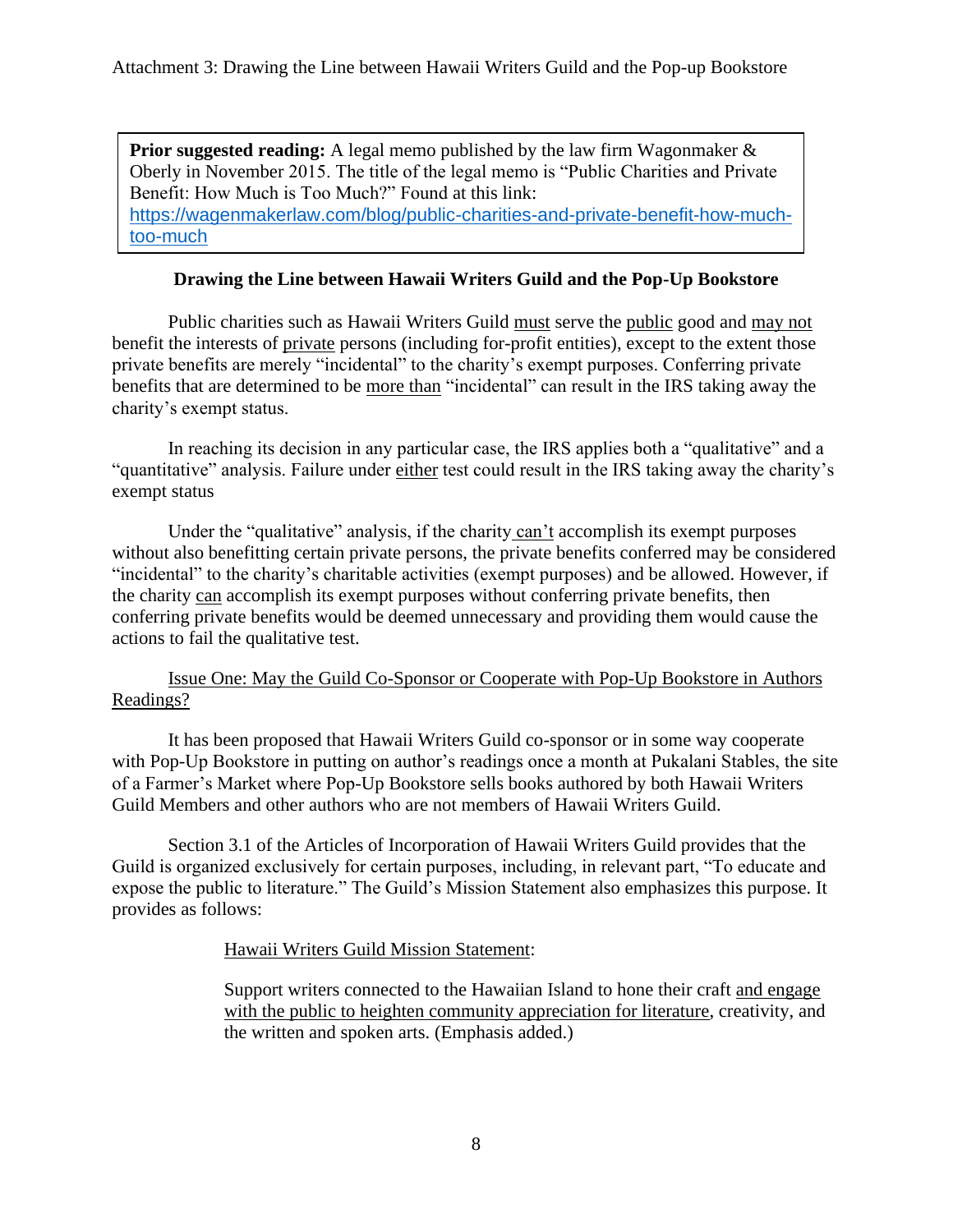#### Attachment 3: Drawing the Line between Hawaii Writers Guild and the Pop-up Bookstore

It can be concluded, then, that sponsoring authors readings is a permissible activity for Hawaii Writers Guild to engage in under its corporate purposes and its mission statement in that authors readings heighten community appreciation for literature.

It can also be concluded, however, that co-sponsoring or cooperating with Pop-Up Bookstore, a for-profit entity engaged in selling the books of the proposed readers, would provide a private benefit to both the authors and to Pop-Up Bookstore because the authors readings thus presented would enhance the interest of the public in buying the authors books either at the event or later at the sales booth. This sales activity is a commercial for-profit activity which benefits the private interests of both the authors and also of Pop-Up Bookstore, which charges a fee to authors whose books it sells.

The Guild has, in the past, sponsored its own authors readings without permitting or soliciting book sales at them. It can do so again. It must be concluded, then, that the Guild can accomplish its exempt purpose "to educate and expose the public to literature" without cosponsoring or cooperating with Pop-Up Bookstore. Therefore, it must be concluded that cosponsoring or cooperating with Pop-Up Books in putting on authors readings would confer an impermissible private benefit on both the authors and Pop-Up Books.

It is therefore concluded that undertaking this activity would put the Guild's nonprofit status at risk under the Private Benefit Doctrine.

#### Issue Two: May the Guild Announce Authors Readings Put on By Pop-Up Bookstore Alone and/or Publish Stories after the Event?

In the past, Hawaii Writers Guild has carried announcements on its website and Facebook pages about members scheduled to read at Kona Stories, a for-profit bookstore in Keauhou Shopping Center. The announcements encouraged Guild members to support their fellow Guild members by coming to hear them read. The Guild has also carried stories and pictures on its website and Facebook pages after the readings showing our members who were readers.

It's possible that these announcements and stories provided private benefit to both the book store and to the authors by encouraging other members to attend an event the intention of which was to promote the sale of books.

However, it can be argued that this private benefit, if indeed there was one, was necessary to the accomplishment of another of the Guild's exempt purposes: namely, "to provide peer support for writers" (Article III, Section 3.1 (1) of the Guild's Articles of Incorporation).

An analysis under the IRS's qualitative test leads to the conclusion that the Guild could not accomplish its exempt purpose of providing peer support for writers in the context of these readings without reference to the time, location and circumstances of the readings. (It should be noted that the stories did not announce that the author's books would be for sale and did not give any information about the success of the sales effort). Under these circumstances, it must be concluded that any private benefit provided to the bookstore and the readers was incidental to the Guild's exempt purpose of providing peer support to writers and was therefore allowable.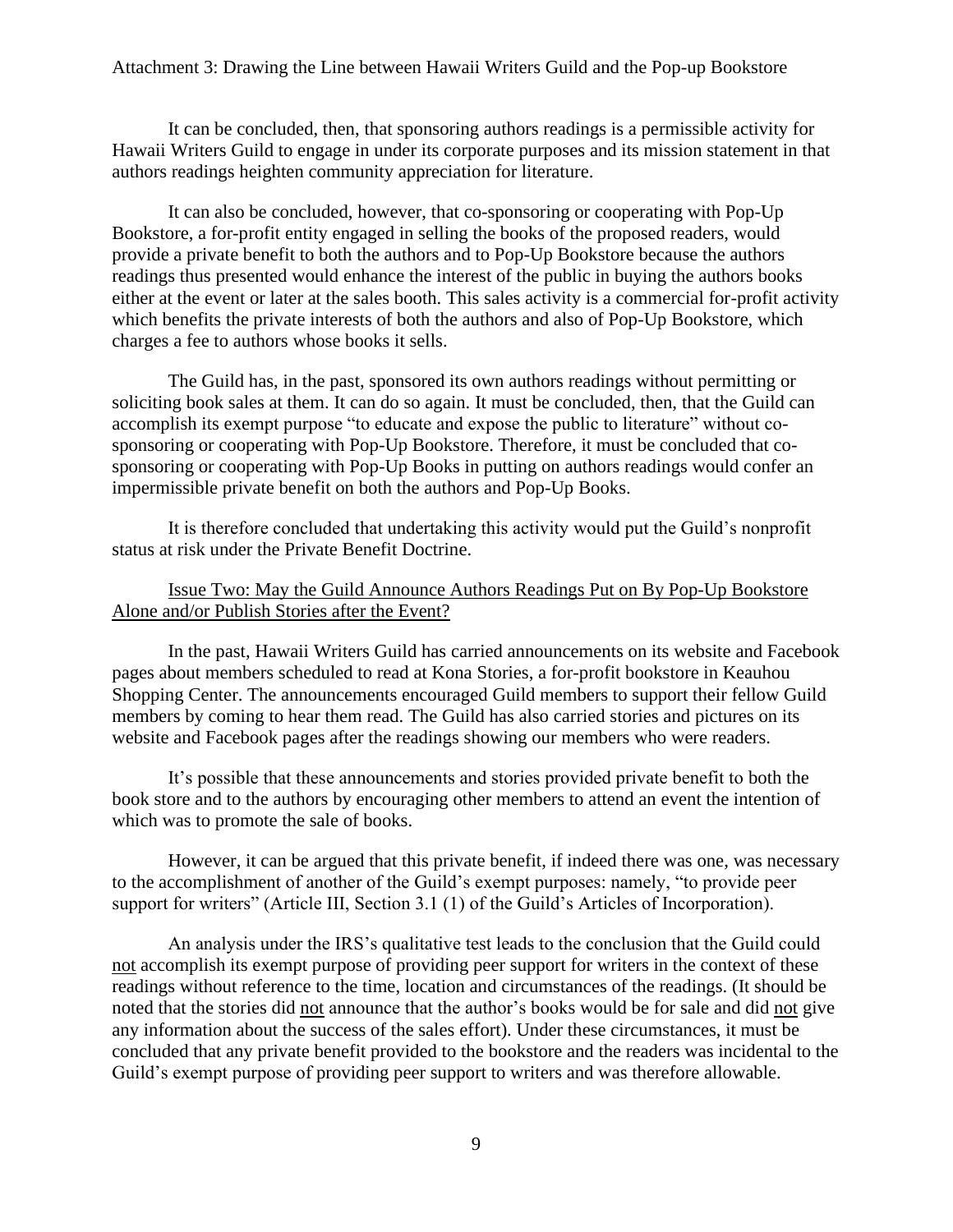#### Attachment 3: Drawing the Line between Hawaii Writers Guild and the Pop-up Bookstore

It should also be noted that Kona Stories did not limit itself to presenting authors readings by members of Hawaii Writers Guild. Rather, it invited authors to read whose books it carried and hoped to sell for its own profit and the profit of the authors. The Guild did not co-sponsor or cooperate in any way with the decisions of Kona Stories about Kona Stories authors readings.

Pop-Up Bookstore is similar to Kona Stories in that its purpose is to sell books for its own and the authors' profits. Our policy for announcements and stories about our members who read at authors readings sponsored by Pop-Up Bookstore should therefore follow the policies and procedures previously applied to authors readings at Kona Stories bookstore.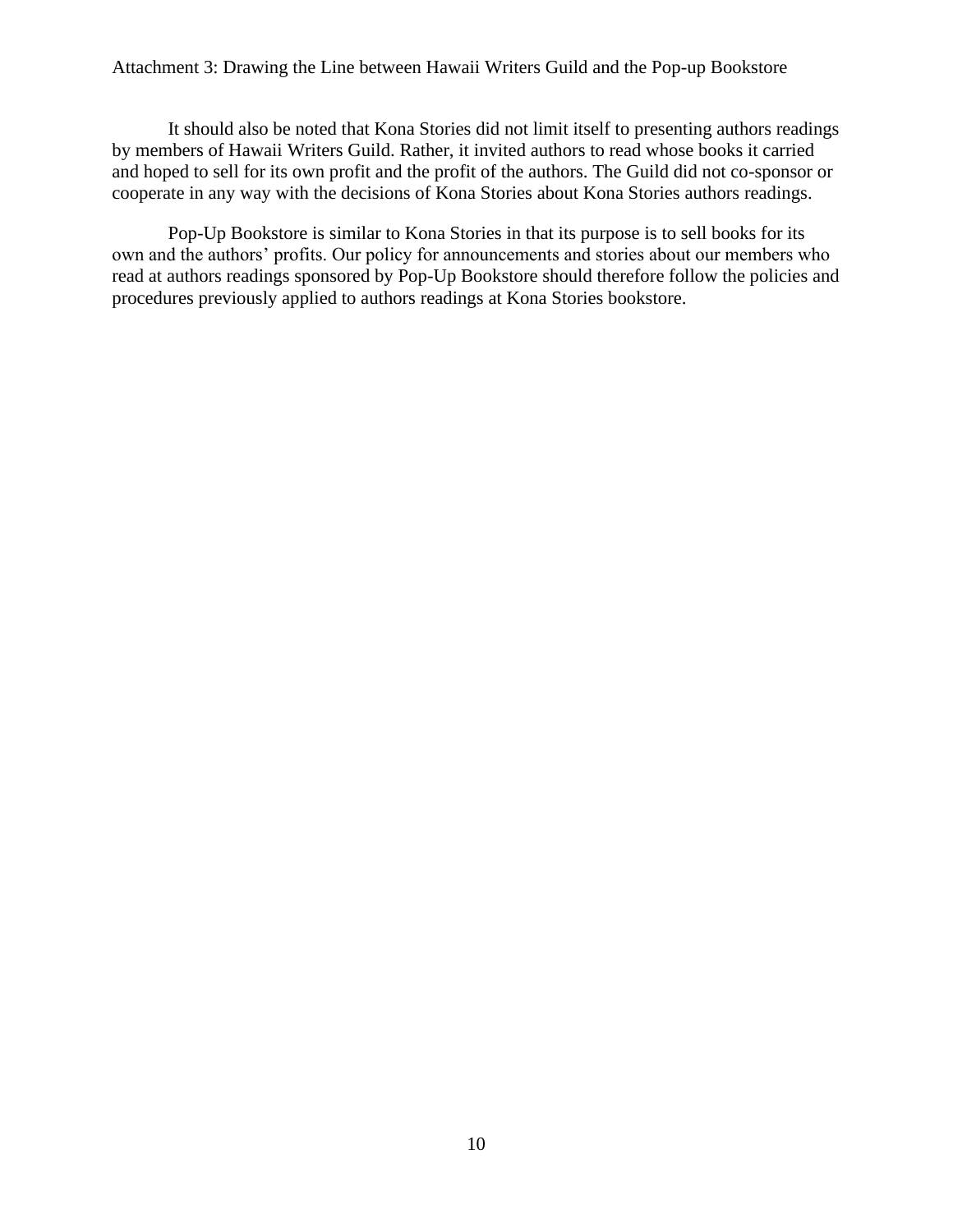| $\#$           | <b>Question</b>                                                                     | <b>Pop-up Bookstore</b>                                                                                                                                                                  | <b>HWG</b>                                                                                                                                                                                                                                                                                                                                                                                                |
|----------------|-------------------------------------------------------------------------------------|------------------------------------------------------------------------------------------------------------------------------------------------------------------------------------------|-----------------------------------------------------------------------------------------------------------------------------------------------------------------------------------------------------------------------------------------------------------------------------------------------------------------------------------------------------------------------------------------------------------|
| $\mathbf{1}$   | If Pop-up Bookstore                                                                 | Pop-Up Bookstore ("Bookstore") is now                                                                                                                                                    | HWG can accomplish its exempt purpose of                                                                                                                                                                                                                                                                                                                                                                  |
|                | arranges Pukalani                                                                   | an independent for-profit entity and can                                                                                                                                                 | "educating and exposing the public to literature" by                                                                                                                                                                                                                                                                                                                                                      |
|                | Farmers Market (or                                                                  | organize and produce authors readings as                                                                                                                                                 | organizing and producing its own authors readings.                                                                                                                                                                                                                                                                                                                                                        |
|                | similar) public                                                                     | it sees fit, e.g., work with venue for                                                                                                                                                   | HWG should therefore not collaborate with or co-                                                                                                                                                                                                                                                                                                                                                          |
|                | readings, what are the                                                              | arrangements, line up readers, publicize                                                                                                                                                 | sponsor authors' readings with Pop-Up Bookstore                                                                                                                                                                                                                                                                                                                                                           |
|                | rules?                                                                              | the event, emcee the event. Because it is                                                                                                                                                | because the IRS could interpret that as "conferring                                                                                                                                                                                                                                                                                                                                                       |
|                |                                                                                     | a for-profit entity, Bookstore can have                                                                                                                                                  | an impermissible private benefit" on the Bookstore                                                                                                                                                                                                                                                                                                                                                        |
|                |                                                                                     | books for sale at the event.                                                                                                                                                             | and the IRS could take away HWG's nonprofit                                                                                                                                                                                                                                                                                                                                                               |
|                |                                                                                     |                                                                                                                                                                                          | status.                                                                                                                                                                                                                                                                                                                                                                                                   |
|                |                                                                                     | Pop-Up Bookstore is no longer an                                                                                                                                                         |                                                                                                                                                                                                                                                                                                                                                                                                           |
|                |                                                                                     | activity of Hawaii Writers Guild and                                                                                                                                                     | All HWG members may, however, participate as                                                                                                                                                                                                                                                                                                                                                              |
|                |                                                                                     | should not hold itself out as being                                                                                                                                                      | readers in their individual capacity as creative                                                                                                                                                                                                                                                                                                                                                          |
|                |                                                                                     | affiliated with Hawaii Writers Guild in                                                                                                                                                  | writers in Bookstore readings, including with their                                                                                                                                                                                                                                                                                                                                                       |
|                |                                                                                     | any way.                                                                                                                                                                                 | books to sell, just as many members have done at                                                                                                                                                                                                                                                                                                                                                          |
|                |                                                                                     |                                                                                                                                                                                          | Kona Stories Bookstore.                                                                                                                                                                                                                                                                                                                                                                                   |
|                |                                                                                     |                                                                                                                                                                                          | When HWG members are readers at such events,<br>their activity can be mentioned in HWG media<br>(website, Facebook, Twitter, e-mails) in furtherance<br>of HWG's purpose to "provide peer support for<br>writers," but there should be no specific mention of<br>books for sale or links to purchase books. Such<br>stories should follow the format used for Kona<br>Stories readings. (See Guild News.) |
| $\overline{2}$ | If HWG arranges<br>Pukalani (or similar)<br>public readings, what<br>are the rules? | Bookstore participants may be invited by<br>HWG, at its discretion, to participate as<br>readers at HWG events. Note, however,<br>that<br>per HWG Bylaws in Article III, Section<br>3.1, | HWG should control all organizing and production<br>arrangements for the reading and should not give<br>Bookstore participants authority over any aspect of<br>the readings. E.g., HWG works with venue for<br>arrangements, lines up readers, publicizes event,<br>emcees event, but does not have books for sale at<br>event.                                                                           |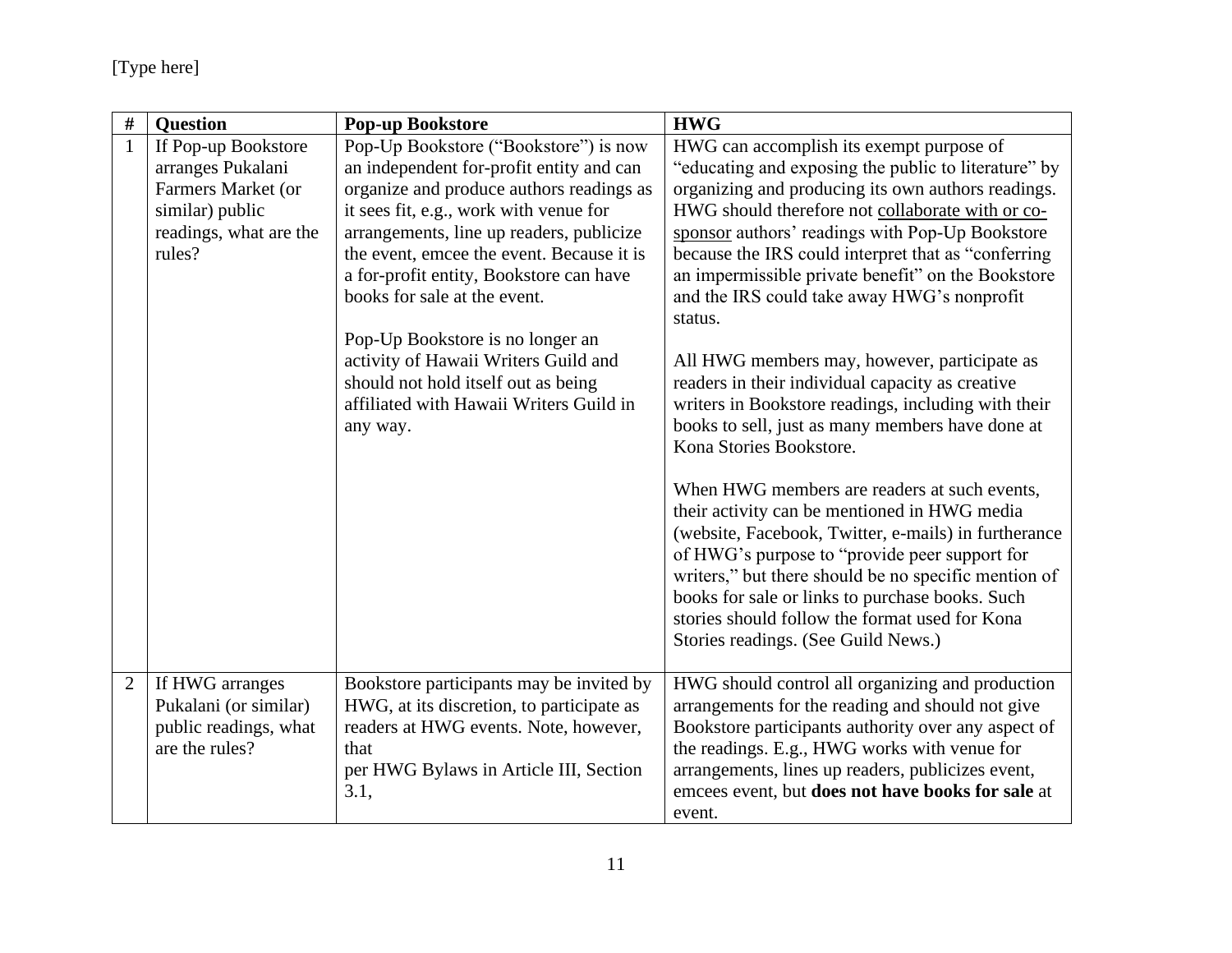# [Type here]

|   |                                                                                                                                                                                             | $\epsilon \epsilon$<br>At any event sponsored by the<br>Hawaii Writers Guild, members of the<br>Guild shall have priority over any non-<br>member participants, with the exception<br>of featured speakers |                                                                                                                                                                                                                                                                                                                                                                                                                                                                                                                                                                                                                                                                                                                                                                                                                                                                                                                                                                                                                                                                                                                                                                                                                                      |
|---|---------------------------------------------------------------------------------------------------------------------------------------------------------------------------------------------|------------------------------------------------------------------------------------------------------------------------------------------------------------------------------------------------------------|--------------------------------------------------------------------------------------------------------------------------------------------------------------------------------------------------------------------------------------------------------------------------------------------------------------------------------------------------------------------------------------------------------------------------------------------------------------------------------------------------------------------------------------------------------------------------------------------------------------------------------------------------------------------------------------------------------------------------------------------------------------------------------------------------------------------------------------------------------------------------------------------------------------------------------------------------------------------------------------------------------------------------------------------------------------------------------------------------------------------------------------------------------------------------------------------------------------------------------------|
| 3 | Why would some<br>HWG members be in<br>possible conflict of<br>interest if they actively<br>took part in some<br>aspect of producing a<br>Pop-up Bookstore-<br>sponsored public<br>reading? | N/A                                                                                                                                                                                                        | Pursuant to conflicts of interest rules, officers and<br>directors of HWG owe a duty of loyalty to HWG<br>which would include a duty not to endanger<br>HWG's nonprofit status by their actions.<br>As concluded in #1 above, HWG can accomplish<br>its exempt purpose of "educating and exposing the<br>public to literature" by organizing and producing its<br>own authors readings.<br>Officers and directors of HWG would breach their<br>duty of loyalty to HWG if they collaborated in<br>organizing or producing Pop-Up Bookstore authors<br>readings by, for example, acting as emcee at such<br>readings. In addition, lending their organizing or<br>production skills to Pop-Up Bookstore events could<br>give the appearance that HWG itself was trying to<br>accomplish indirectly, though its officers and<br>directors, what it could not do directly as an<br>organization, that is, confer an impermissible<br>private benefit on the Bookstore. Such a conclusion<br>by the IRS would endanger HWG's nonprofit<br>status.<br>The duty of loyalty requires officers and directors<br>of HWG to deploy their organizing and production<br>skills in service to HWG and not to Pop-Up<br>Bookstore in this instance. |